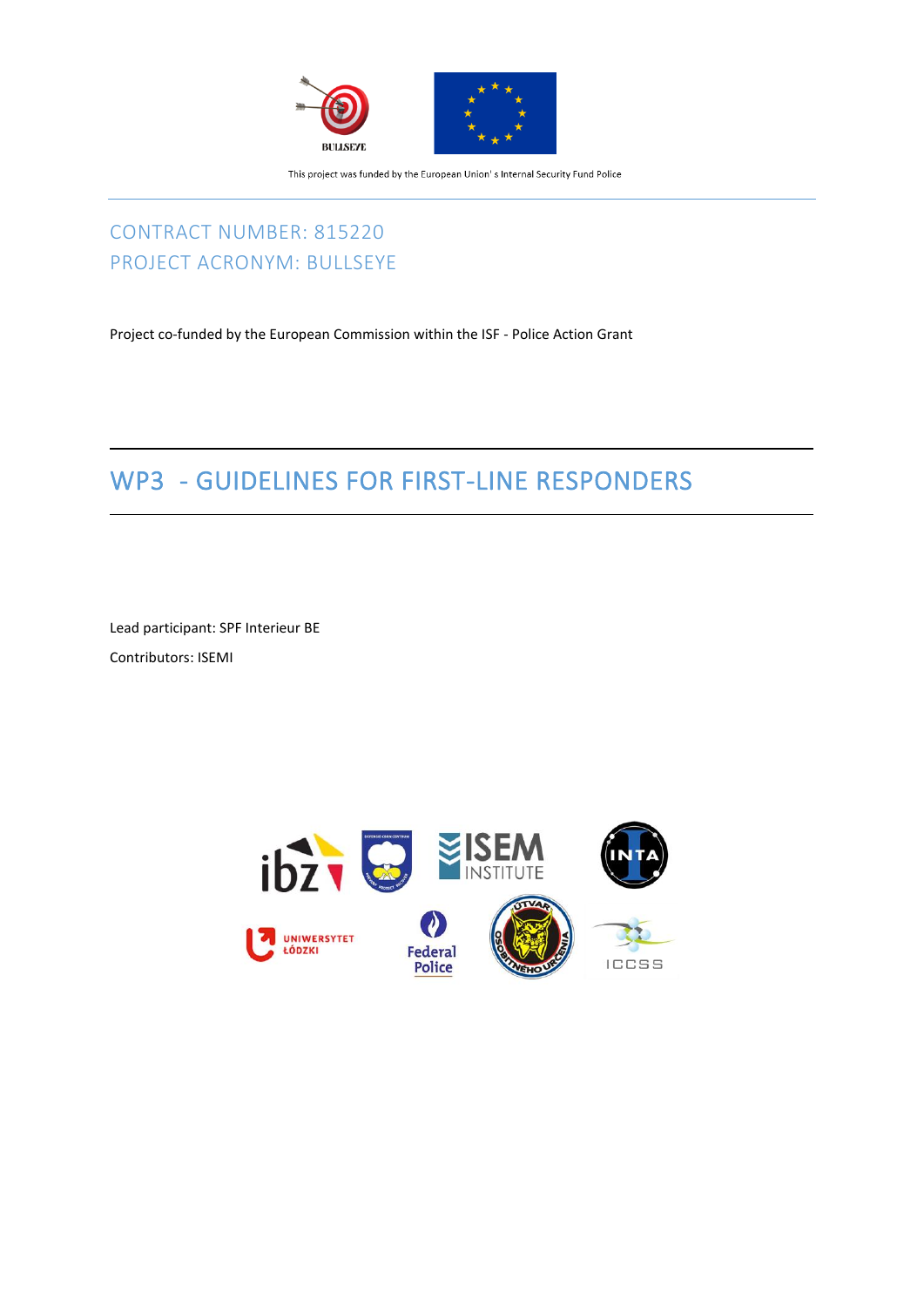

### INTRODUCTION

The purpose of this procedure is to provide the most efficient, effective and coordinated first response at the scene of any incident where chemical or biological materials may have been released, either deliberately or accidentally. The overall aim is to save life and minimise the impact of the incident on people, property, the community and the environment by enabling the first responders to work together quickly and efficiently whilst avoiding any unnecessary risks.

This procedure is intended for use by first responders from the various emergency services that have statutory responsibility for dealing with such incidents. First responders from other agencies may also be trained in this procedure to support and assist the response by the statutory emergency services (such as stewards at a public event or security guards at shopping malls).

This procedure is intended for use in the **FIRST 20 MINUTES OF AN INCIDENT** so that first responders can complete a series of tactical actions and considerations to ensure that a structured, predictable and effective initial response is delivered at the scene while the emergency services are establishing the command, control and coordination of their agencies' response.

This procedure assumes **NO OTHER CBRN TRAINING, KNOWLEDGE OR ACCESS TO CBRN PERSONAL PROTECTIVE EQUIPMENT (PPE)**. Where first responders have any PPE it should be used in accordance with the training provided by their own agency and the manufacturer's instructions.

The five stages of the first response procedure can be summarised as:

- 1. RECOGNISE THE POSSIBLE PRESENCE AND RISK OF HAZARDOUS MATERIALS
- 2. REMEMBER TO PRIORITISE YOUR PERSONAL SAFETY
- 3. REPORT ON THE SITUATION IMMEDIATELY
- 4. RESPOND USING THE 'STEPS 1 2 3 PLUS' PRINCIPLES
- 5. REMOVE THE PEOPLE FROM THE HAZARD AND THE HAZARD FROM THE PEOPLE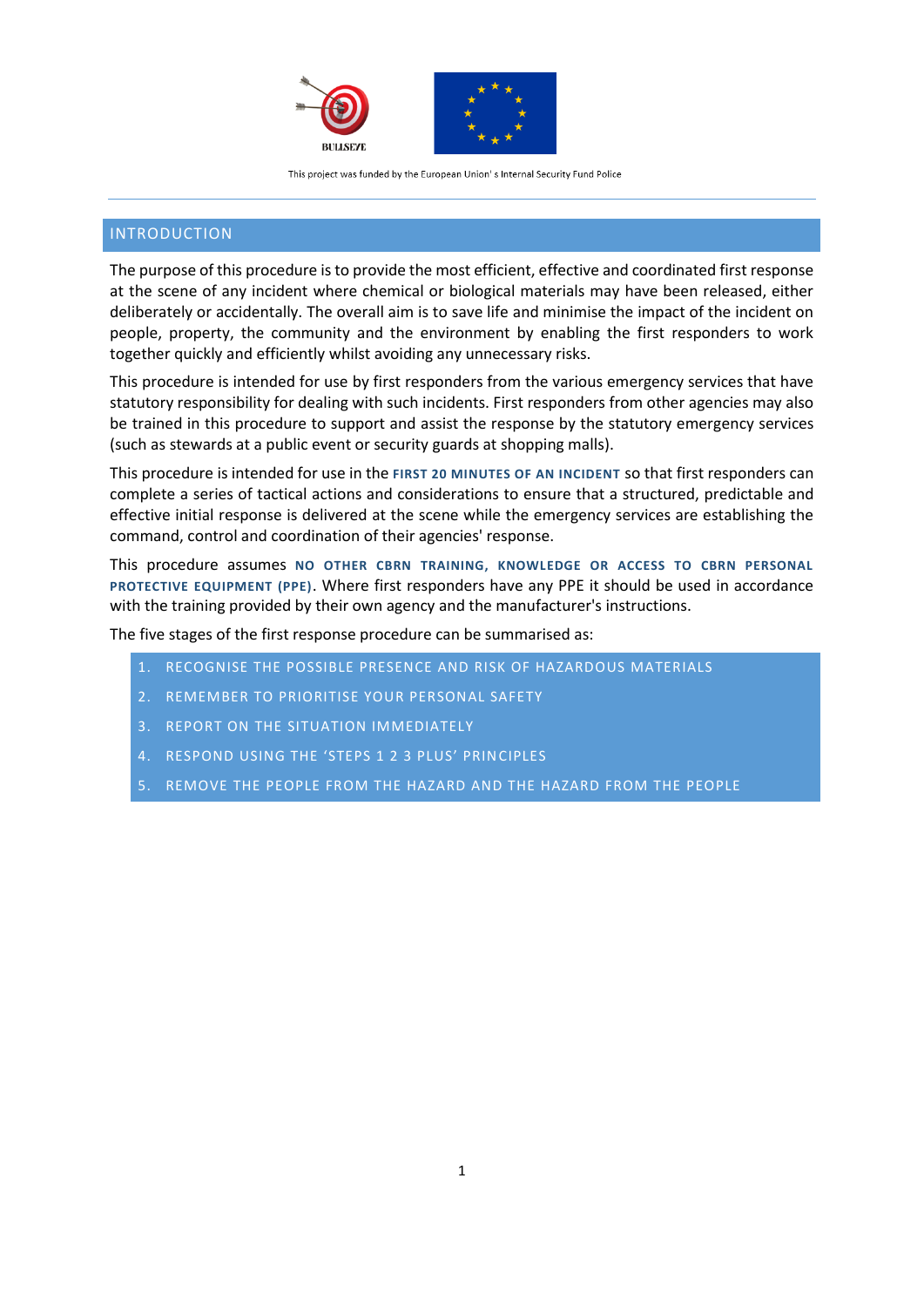

### 1. **RECOGNISE** THE POSSIBLE PRESENCE AND RISK OF HAZARDOUS MATERIALS AT THE SCENE.

Consider and assess the sights, signs, symptoms, smells and sounds that may indicate the presence of hazardous materials:

#### SIGHT

Is there some evidence of hazardous materials at the scene or nearby?

Hazardous material containers; vehicles or warning signs; premises that may store or use hazardous materials

What can you see that may explain the situation?

The absence of a simple explanation could indicate the presence of hazardous materials as a cause

### SIGNS

Are there certain signs of the possible presence of hazardous materials?

Dead or distressed animals or birds; withered plants; people showing unexplained signs of illness; unexplained vapour or mist clouds; oily droplets on surfaces or water; unusual materials or equipment at the scene

#### SYMPTOMS

Are there multiple casualties with unexplained symptoms or symptoms that may indicate the presence of hazardous material?

Irritation of the skin, eyes, airway; breathing difficulties; nausea, vomiting, sweating; pinpoint pupils or blurred painful vision; twitching, fitting or unconsciousness; unexplained fatalities

#### SMELL

Are there any unusual smells, or reports of smells, that do not fit the situation?

Smell of a swimming pool, explosives, almonds, ammonia, fuel, burning etc

#### SOUNDS

What can you hear and what are the reports of any unusual sounds from other people from inside any buildings, vehicles, containers or bags?

A hissing sound/escape of gas from somewhere; breaking of glass inside a rucksack; a firework, shot or explosion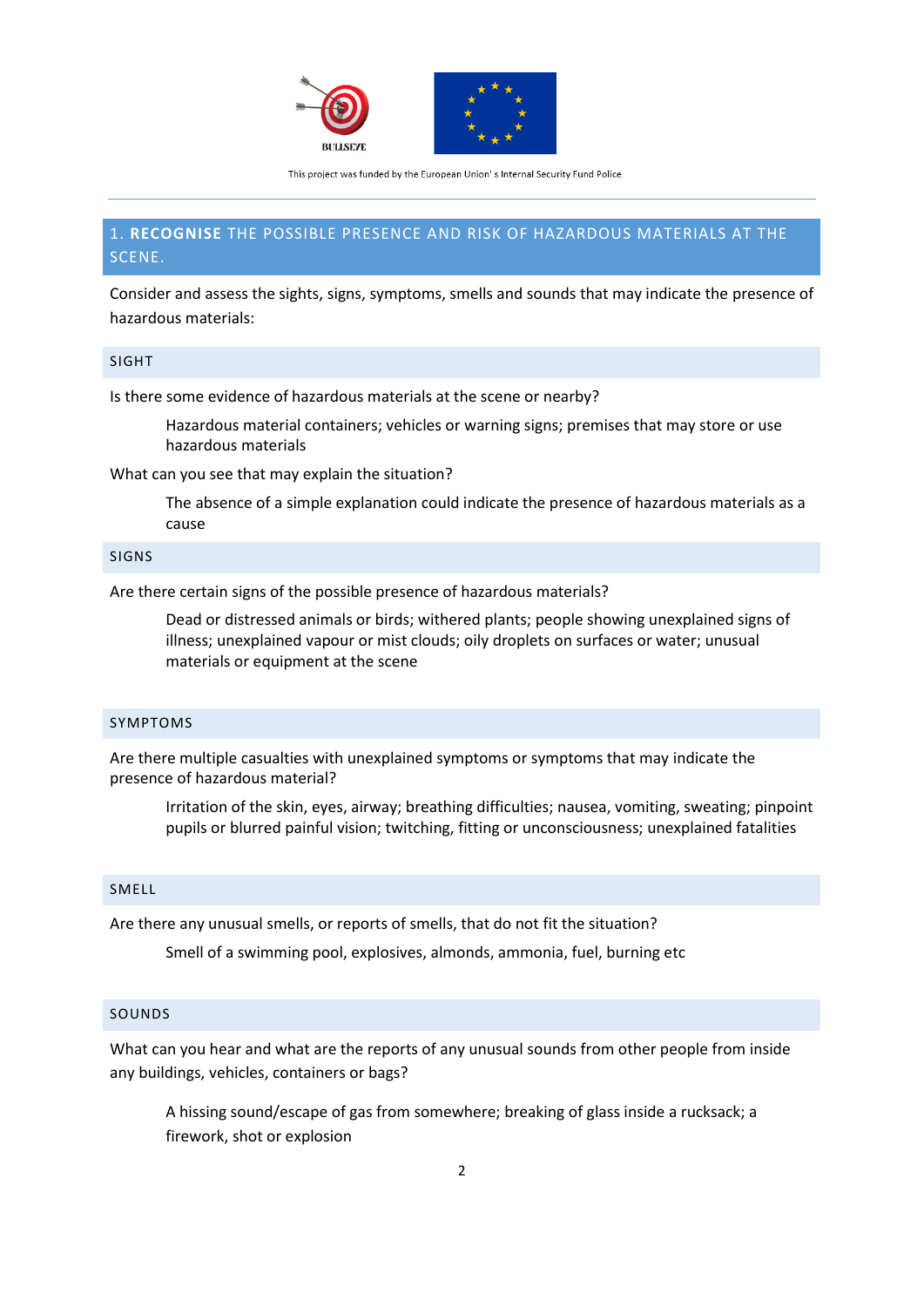

### 2. **REMEMBER** TO PRIORITISE YOUR PERSONAL SAFETY SO YOU CAN DO YOUR JOB WITHOUT BECOMING A CASUALTY.

Use caution and keep a safe distance to avoid exposure yourself and by avoiding unnecessary contact with casualties, people and surfaces that may have been contaminated.

### 3. **REPORT** ON THE SITUATION IMMEDIATELY.

The report should include any sights, signs, symptoms, smells, sounds or other information that may indicate the presence and risk of hazardous materials. Effective situation reporting from the scene is vital to enable all agencies to maintain a shared situational awareness and mobilise resources.

The report should be concise and consistent and based upon the essential facts using the METHANE system of reporting: 1

- M Major Incident
- E Exact location
- T Type of incident
- H Hazards
- A Access and egress
- N Number of casualties
- E Emergency services required

<sup>&</sup>lt;sup>1</sup> Source: Joint Emergency Services Interoperability Principles (JESIP)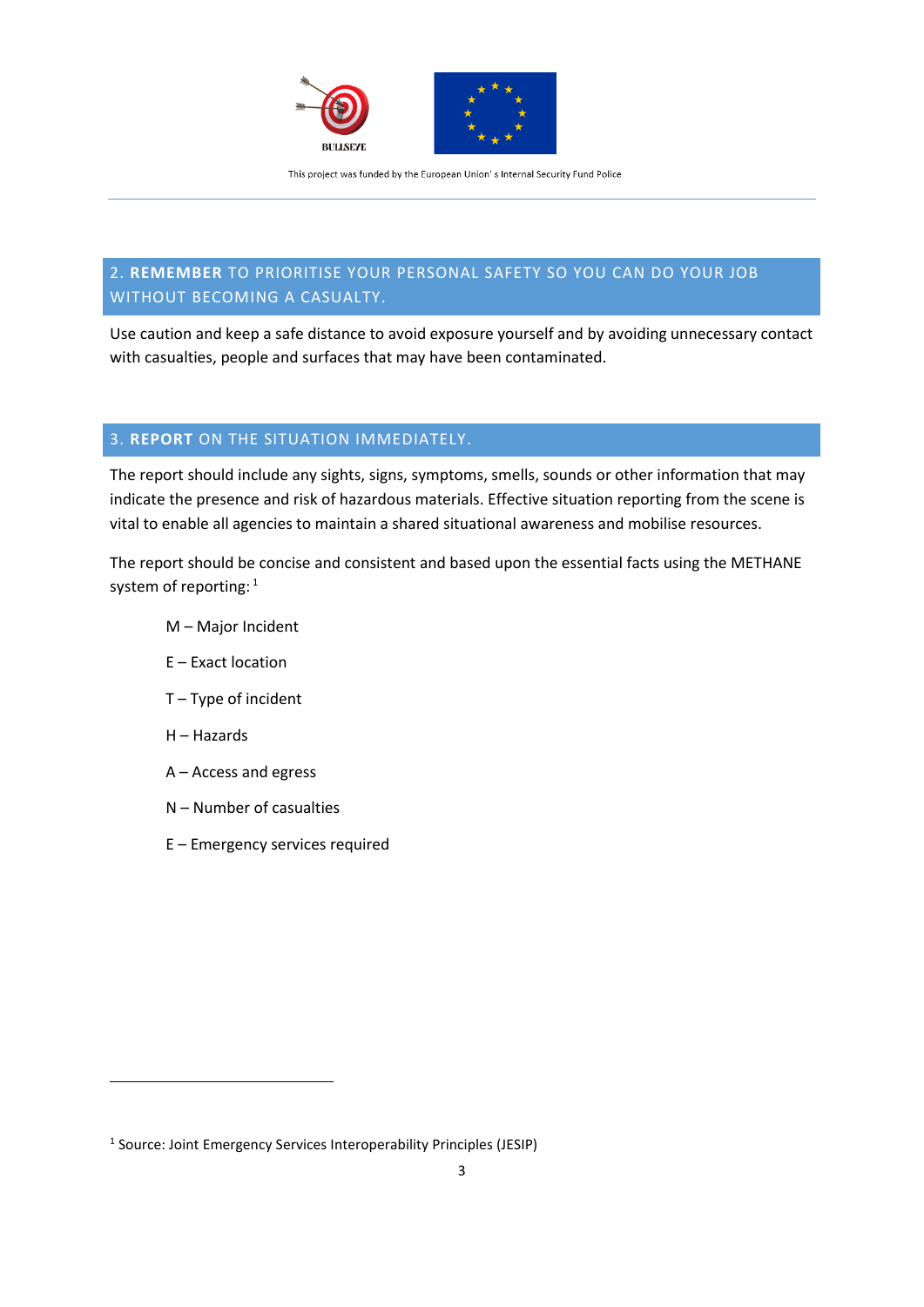

### 4. **RESPOND** USING THE 'STEPS 1 2 3 PLUS' PRINCIPLES <sup>2</sup>

### STEP 1:

One person incapacitated with no obvious reason:

 $\checkmark$  Approach using standard protocols

### STEP 2:

Two people incapacitated with no obvious reason:

 $\checkmark$  Approach with caution using standard protocols

### STEP 3:

Three or more people in close proximity, incapacitated with no obvious reason:

✓ Use caution and follow step 'Plus'

### PLUS:

Consider what actions can be undertaken to save life using the following principles:

- $\checkmark$  Evacuate get people away from the scene of contamination
- $\checkmark$  Communicate and advise provide immediate medical advice and reassurance that help is on its way
- ✓ Disrobe remove outer clothing
- $\checkmark$  Decontaminate improvised decontamination; dry decontamination when a non-caustic agent is suspected and wet decontamination when a caustic agent is suspected

<sup>2</sup> Source: Joint Emergency Services Interoperability Principles (JESIP)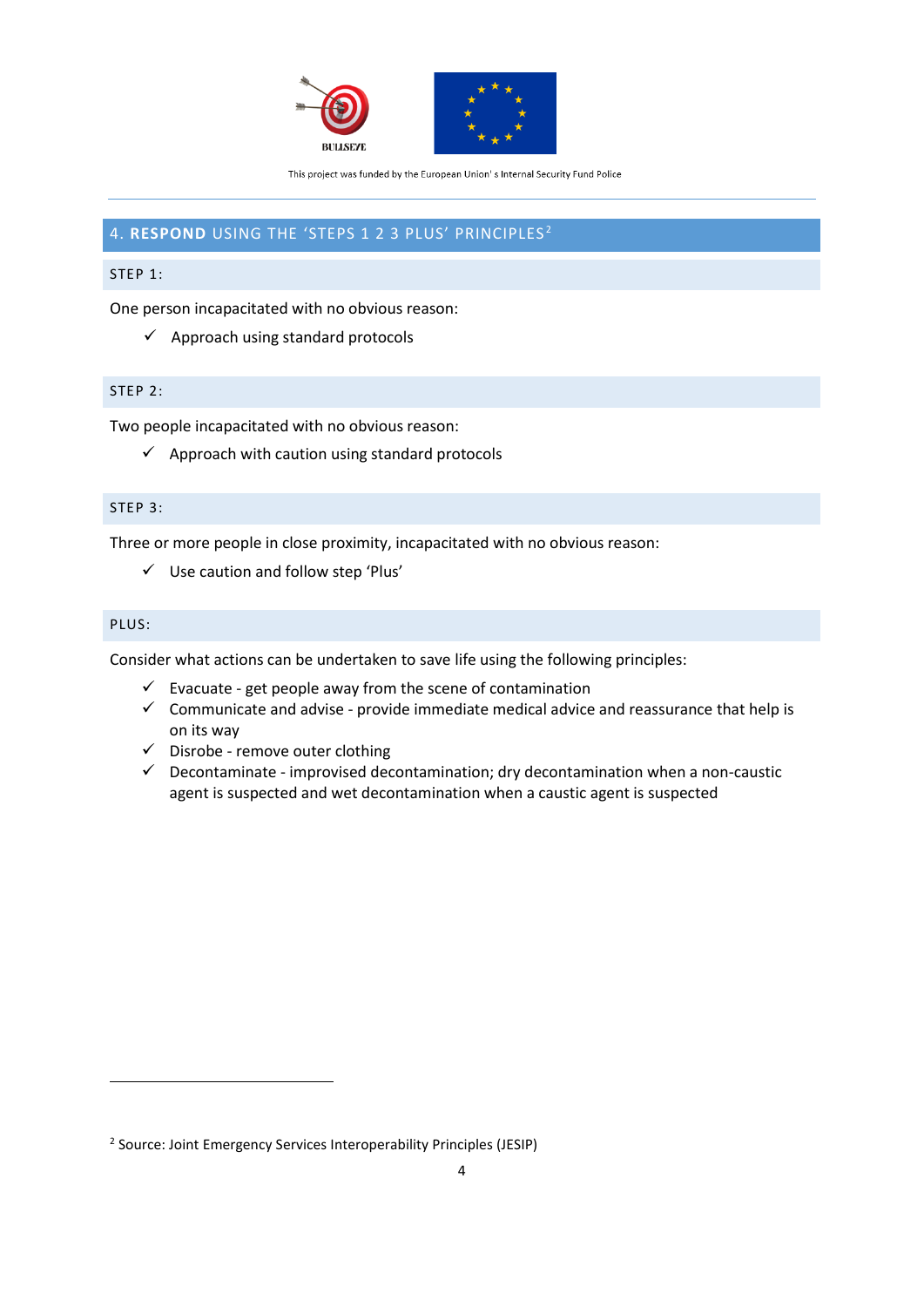

### 5. **REMOVE** THE PEOPLE FROM THE HAZARD AND THE HAZARD FROM THE PEOPLE.

Use caution and keep a safe distance to avoid exposure yourself and by avoiding unnecessary contact with casualties, people and surfaces that may have been contaminated.

Tell those affected to **REMOVE** themselves, **REMOVE** outer clothing, **REMOVE** the substance.<sup>3</sup> Act quickly because these actions can save lives.

### REMOVE AFFECTED INDIVIDUALS FROM THE IMMEDIATE AREA:

#### ADVISE

- $\checkmark$  affected individuals to REMOVE themselves from the immediate area
- $\checkmark$  fresh air is important
- $\checkmark$  if the substance is airborne, they should move uphill and into the wind if possible
- $\checkmark$  if safe to do so, bring others who may be affected
- $\checkmark$  if skin is itchy or painful, they must urgently find a water source

#### REASSURE

- $\checkmark$  leaving the immediate area will avoid further exposure to any material in the air
- $\checkmark$  if skin is itchy or painful, lots of water is essential for fast treatment and reducing harm

#### REMEMBER

- $\checkmark$  you may need to shout or direct from a safe distance to avoid exposure yourself
- $\checkmark$  you may have to improvise and quickly adapt
- $\checkmark$  remain alert incidents involving hazardous substances can change very quickly
- $\checkmark$  continue to REPORT updates about the developing situation
- $\checkmark$  the emergency services are expecting to attend the scene if there are victims still at the scene

### REMOVE OUTER CLOTHING:

### ADVISE

- $\checkmark$  REMOVE outer clothing if it has been affected by the substance
- $\checkmark$  try to avoid pulling clothing over the head if possible

<sup>3</sup> Source: UK National Counter Terrorism Security Office (2018)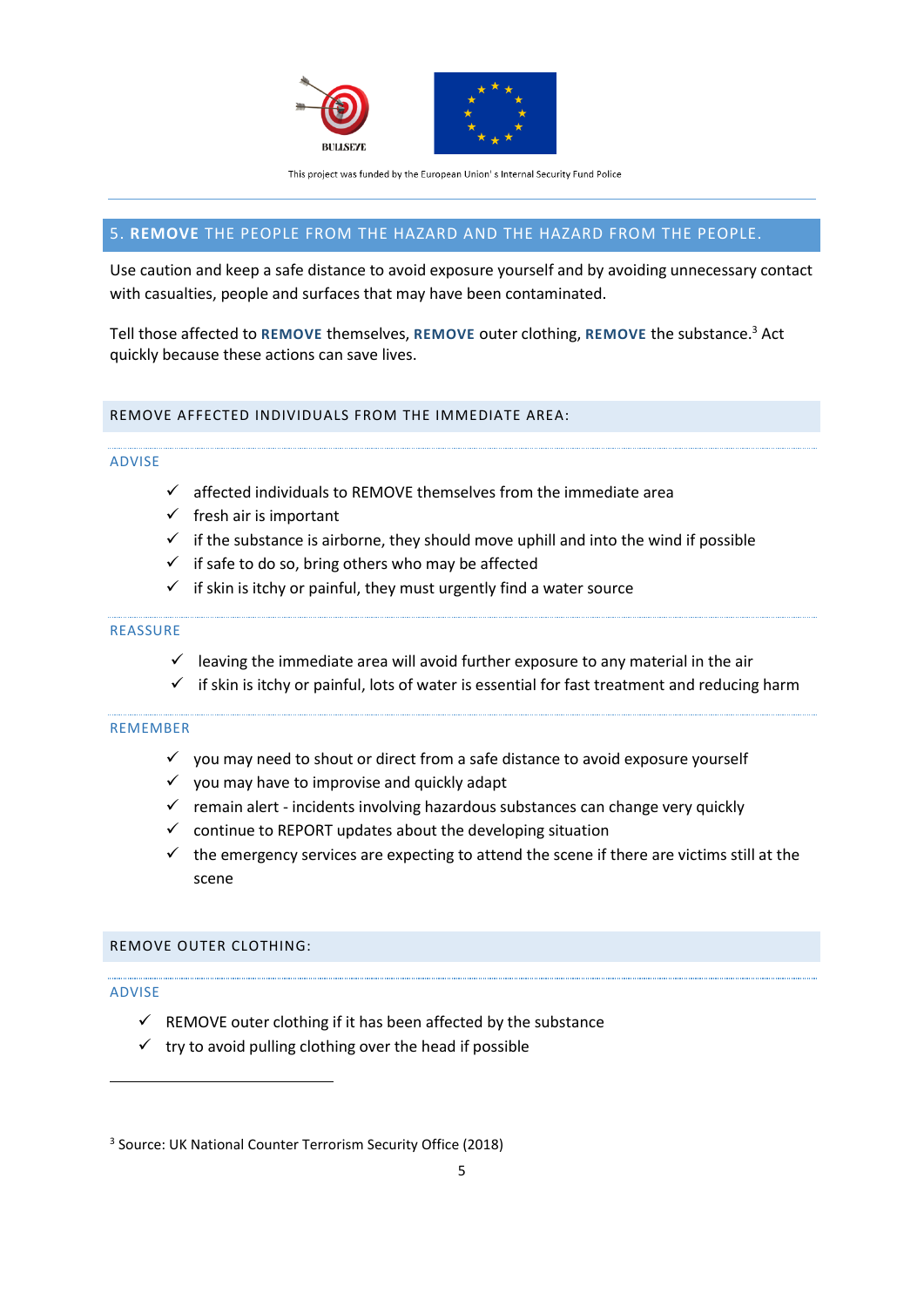

- $\checkmark$  do not attempt to remove clothing stuck to the skin
- $\checkmark$  do not smoke, eat or drink
- $\checkmark$  once this has been done, to move away from the discarded clothing

#### REASSURE

- $\checkmark$  removal of outer clothing reduces the risk of further exposure by up to 80%
- $\checkmark$  if clothing has stuck to the skin, trying to pull it off risks further harm
- $\checkmark$  removal will be done by a medical professional as soon as it is practical and safe to do so

### REMEMBER

- $\checkmark$  you may have to improvise and quickly adapt
- $\checkmark$  remain alert incidents involving hazardous substances can change fast

### REMOVE THE SUBSTANCE FROM THE SKIN:

#### ADVISE

- $\checkmark$  is the skin painful or itchy?
	- o **NO**: REMOVE the substance using a DRY absorbent material to soak it up or brush it off
	- o **YES**: RINSE the affected area with lots of water
		- + use ANY available water source to rinse the affected part of the body
		- + apply water continuously until medical personnel advise you to stop
		- + try to avoid the water running onto unaffected parts of the body

### REASSURE

- $\checkmark$  the actions taken for the symptoms give the best chance of reducing harm
- $\checkmark$  the casualty should not leave the scene as they may suffer delayed symptoms or still have a small amount of hazardous material on them which could present an on-going risk of being spread to others

### REMEMBER

- $\checkmark$  remain aware of new or worsening signs and symptoms in casualties and others in the area, including responders
- $\checkmark$  stay with the casualties, in a safe place, waiting for more emergency service responders to attend
- $\checkmark$  when they arrive, inform the other emergency service responders of the actions you have taken (first aid, REMOVE procedures etc.)